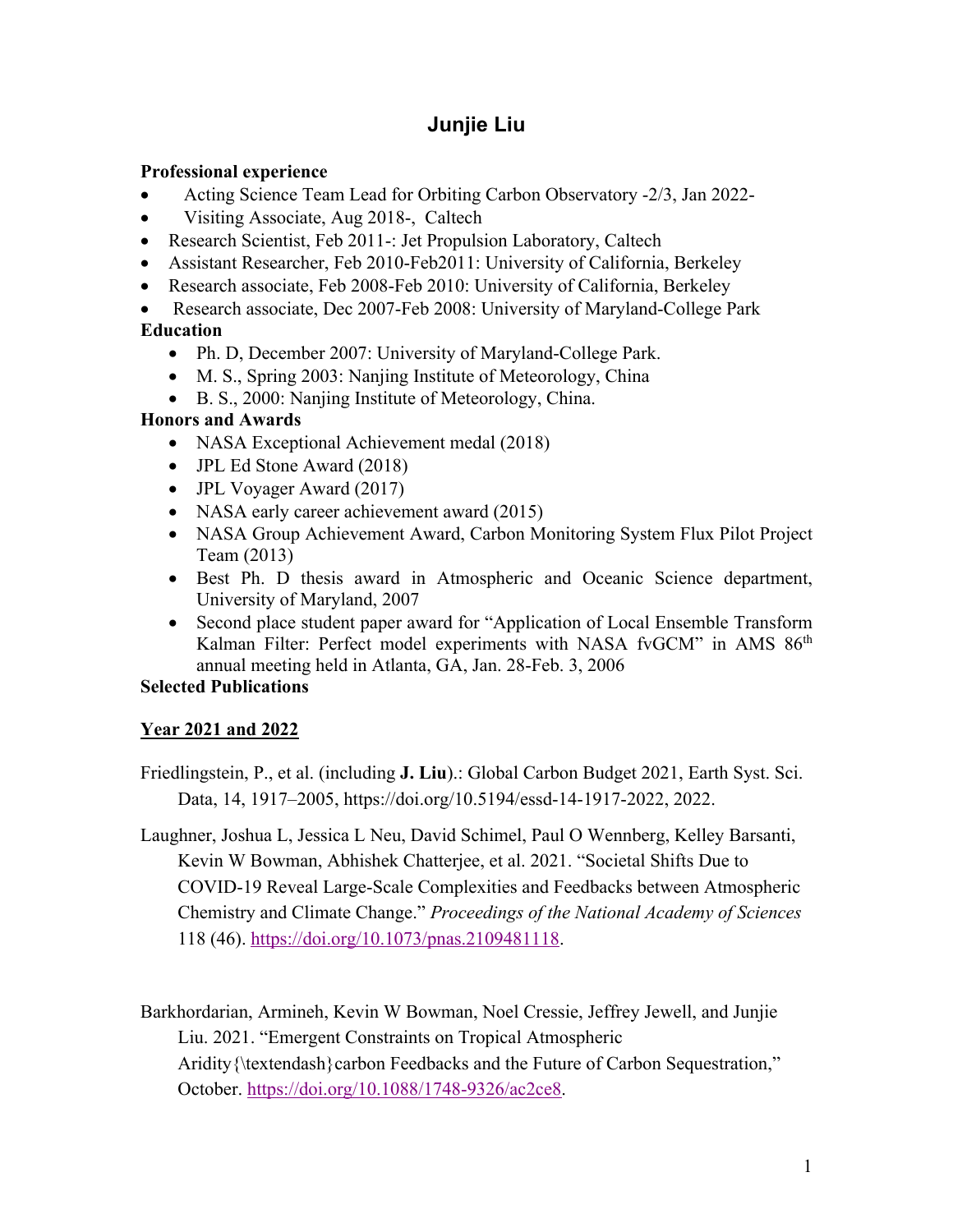- Byrne, B, J Liu, M Lee, Y Yin, K W Bowman, K Miyazaki, A J Norton, et al. 2021. "The Carbon Cycle of Southeast Australia During 2019–2020: Drought, Fires, and Subsequent Recovery." *AGU Advances* 2 (4): e2021AV000469. https://doi.org/https://doi.org/10.1029/2021AV000469.
- He, Wei, Fei Jiang, Mousong Wu, Weimin Ju, Marko Scholze, Zhi Chen, Brendan Byrne, et al. n.d. "China's Terrestrial Carbon Sink over 2010–2015 Constrained by Satellite Observations of Atmospheric CO2 and Land Surface Variables." *Journal of Geophysical Research: Biogeosciences* n/a (n/a): e2021JG006644. https://doi.org/https://doi.org/10.1029/2021JG006644.
- Zhang, Li, Kenneth J Davis, Andrew E Schuh, Andrew R Jacobson, Sandip Pal, Yu Yan Cui, David Baker, et al. 2022. "Multi-Season Evaluation of CO2 Weather in OCO-2 MIP Models." *Journal of Geophysical Research: Atmospheres* 127 (2): e2021JD035457. https://doi.org/https://doi.org/10.1029/2021JD035457.
- Parazoo, Nicholas C, Kevin W Bowman, Bianca C Baier, Junjie Liu, Meemong Lee, Le Kuai, Yoichi Shiga, et al. 2021. "Covariation of Airborne Biogenic Tracers (CO2, COS, and CO) Supports Stronger Than Expected Growing Season Photosynthetic Uptake in the Southeastern US." *Global Biogeochemical Cycles* 35 (10): e2021GB006956. https://doi.org/https://doi.org/10.1029/2021GB006956.
- Park, Chaerin, Sujong Jeong, Hoonyoung Park, Jeongmin Yun, and Junjie Liu. 2021. "Evaluation of the Potential Use of Satellite-Derived XCO2 in Detecting CO2 Enhancement in Megacities with Limited Ground Observations: A Case Study in Seoul Using Orbiting Carbon Observatory-2." *Asia-Pacific Journal of Atmospheric Sciences* 57 (2): 289–99. https://doi.org/10.1007/s13143-020-00202-5.
- Peiro, H, S Crowell, A Schuh, D F Baker, C O'Dell, A R Jacobson, F Chevallier, et al. 2021. "Four Years of Global Carbon Cycle Observed from OCO-2 Version 9 and \textit{in Situ} Data, and Comparison to OCO-2 V7." *Atmospheric Chemistry and Physics Discussions* 2021: 1–50. https://doi.org/10.5194/acp-2021-373.
- Liao, E., Resplandy, L., Liu, J., & Bowman, K. W. (2021). Future weakening of the ENSO ocean carbon buffer under anthropogenic forcing. *Geophysical Research Letters*, 48, e2021GL094021. https://doi.org/10.1029/2021GL094021

Worden, S., Fu, R., Chakraborty, S., Liu, J., & Worden, J. (2021). Where does moisture come from over the Congo Basin? *Journal of Geophysical Research: Biogeosciences*, 126, e2020JG006024. https://doi.org/10.1029/2020JG006024 Chen, Z., Huntzinger, D. N., **Liu, J**., ...., and Miller, S. M.: Five years of variability in the global carbon cycle: comparing an estimate from the Orbiting Carbon Observatory-2 and process-based models, *Environ. Res. Lett.* **16** 054041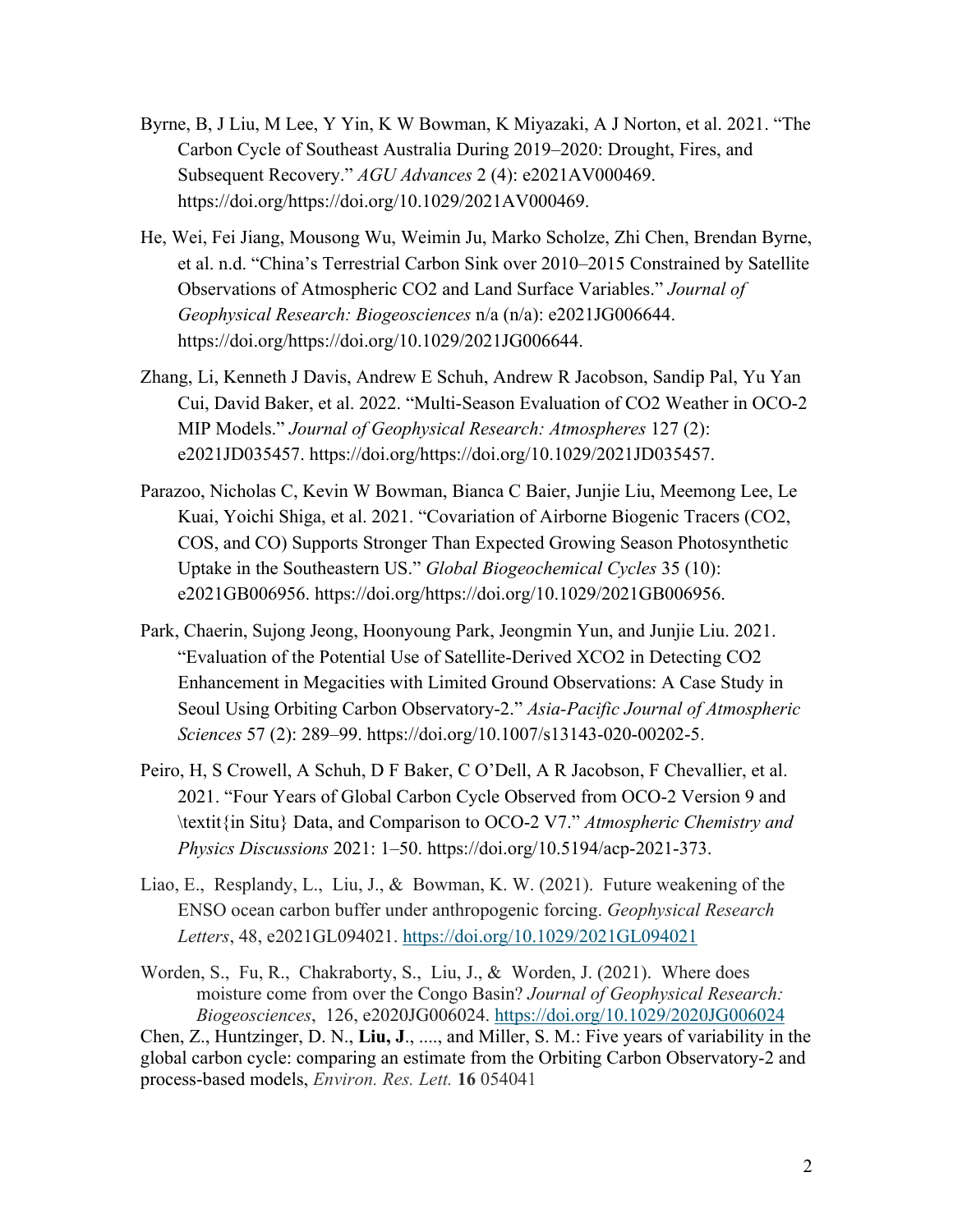Worden, J., Saatchi, S., Keller, M., Bloom, A., **Liu, J.,** Parazoo, N., et al. (2021). Satellite observations of the tropical terrestrial carbon balance and interactions with the water cycle during the 21st century. *Reviews of Geophysics*, 59, e2020RG000711. https://doi.org/10.1029/2020RG000711

Chen, Z., **Liu, J**., Henze, D. K., Huntzinger, D. N., Wells, K. C., and Miller, S. M.: Linking global terrestrial  $CO<sub>2</sub>$  fluxes and environmental drivers using  $OCO-2$  and a geostatistical inverse model, Atmos. Chem. Phys., 21, 6663–6680, https://doi.org/10.5194/acp-21-6663-2021, 2021.

### **2020**

**Liu, J.,** Baskaran, L., Bowman, K., Schimel, D., Bloom, A. A., Parazoo, N. C., Oda, T., Carroll, D., Menemenlis, D., Joiner, J., Commane, R., Daube, B., Gatti, L. V., McKain, K., Miller, J., Stephens, B. B., Sweeney, C., and Wofsy, S.: Carbon Monitoring System Flux Net Biosphere Exchange 2020 (CMS-Flux NBE 2020), Earth Syst. Sci. Data, 13, 299–330, https://doi.org/10.5194/essd-13-299-2021, 2021.

**Liu, J.,** Wennberg, P. O., Parazoo, N. C., Yin, Y., & Frankenberg, C. (2020). Observational constraints on the response of high‐latitude northern forests to warming. *AGU Advances*, 1, e2020AV000228. https://doi.org/10.1029/2020AV000228

Carroll, D., Menemenlis, D., et al. (including **J. Liu**), (2020). The ECCO‐Darwin data‐assimilative global ocean biogeochemistry model: Estimates of seasonal to multidecadal surface ocean  $pCO_2$  and air-sea  $CO_2$  flux. *Journal of Advances in Modeling Earth Systems*, 12, e2019MS001888. https://doi.org/10.1029/2019MS001888

Liao, E., Resplandy, L., Liu, J., & Bowman, K. W. (2020). Amplification of the ocean carbon sink during El Niños: Role of poleward Ekman transport and influence on atmospheric CO2. *Global Biogeochemical Cycles*, 34, e2020GB006574. https://doi.org/10.1029/2020GB006574

Yin, Y. et al. (including **J. Liu**), 2020, Fire decline in dry tropical ecosystems enhances decadal land carbon sink. *Nat Commun* **11,** 1900 (2020). https://doi.org/10.1038/s41467- 020-15852-2

Yi, Y., Kimball, J. S., Watts, J. D., Natali, S. M., Zona, D., **Liu, J.,** Ueyama, M., Kobayashi, H., Oechel, W., and Miller, C. E.: Investigating the sensitivity of soil heterotrophic respiration to recent snow cover changes in Alaska using a satellite-based permafrost carbon model, Biogeosciences, 17, 5861–5882, https://doi.org/10.5194/bg-17- 5861-2020, 2020.

Byrne, B.<sup>\*</sup>, Liu, J., Bloom, A. A., Bowman, K. W., Butterfield, Z., Joiner, J., et al. (2020). Contrasting regional carbon cycle responses to seasonal climate anomalies across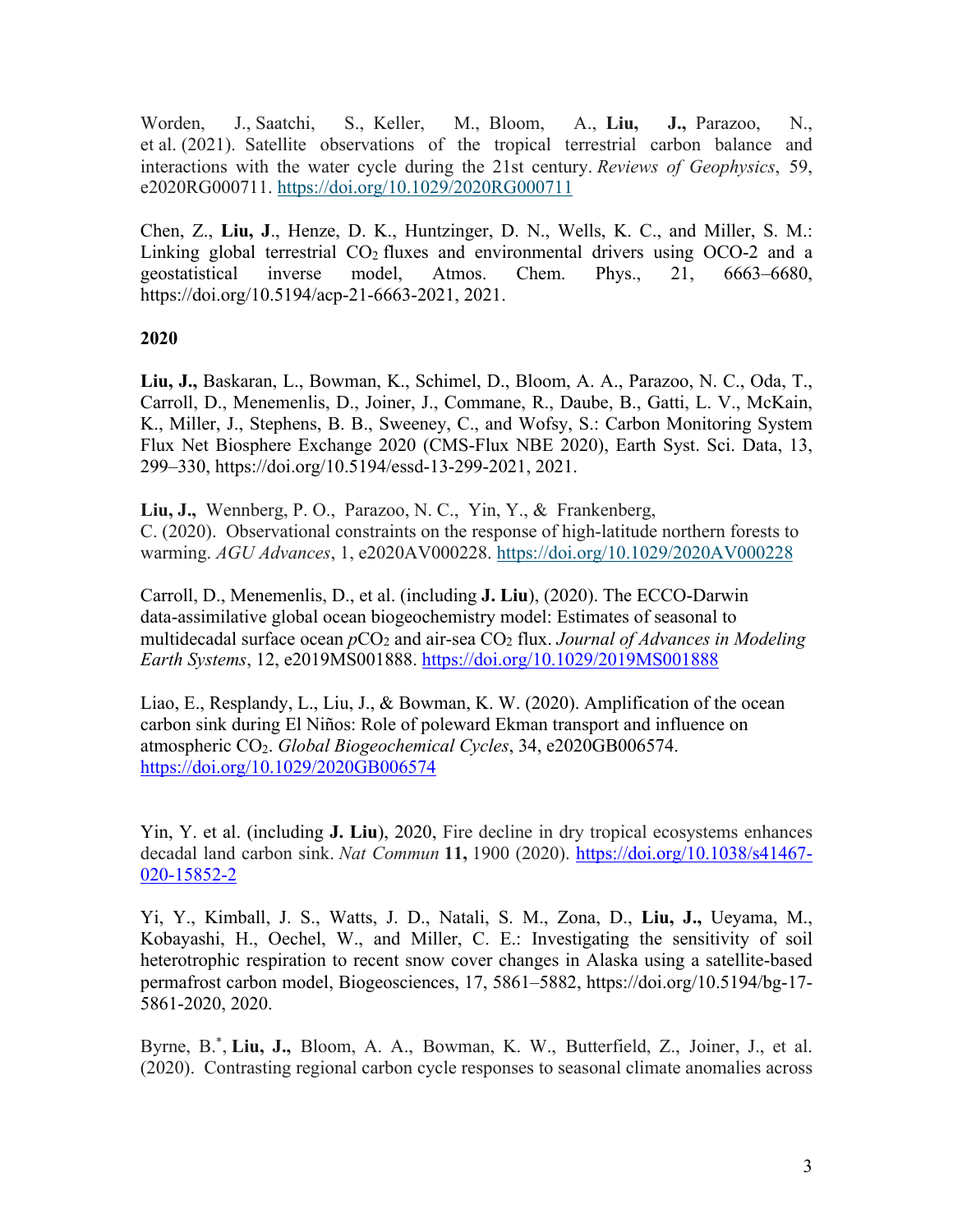the east‐west divide of temperate North America. *Global Biogeochemical Cycles*, 34, e2020GB006598. https://doi.org/10.1029/2020GB006598

Byrne, B.<sup>\*</sup>, Liu, J., Lee, M., Baker, I., Bowman, K. W., Deutscher, N. M., et al. (2020). Improved constraints on northern extratropical  $CO<sub>2</sub>$  fluxes obtained by combining surface‐based and space‐based atmospheric CO2 measurements. *Journal of Geophysical Research: Atmospheres*, 125, e2019JD032029. https://doi.org/10.1029/2019JD032029

Butler, M. P., Lauvaux, T., Feng, S., **Liu, J.,** Bowman, K. W., & Davis, K. J. (2020). Atmospheric simulations of total column CO2 mole fractions from global to mesoscale within the carbon monitoring system flux inversion framework. *Atmosphere*, *11*(8), 787.

Bloom, A. A., Bowman, K. W., **Liu, J.,** Konings, A. G., Worden, J. R., Parazoo, N. C., Meyer, V., Reager, J. T., Worden, H. M., Jiang, Z., Quetin, G. R., Smallman, T. L., Exbrayat, J.-F., Yin, Y., Saatchi, S. S., Williams, M., and Schimel, D. S.: Lagged effects regulate the inter-annual variability of the tropical carbon balance, Biogeosciences, 17, 6393–6422, https://doi.org/10.5194/bg-17-6393-2020, 2020.

- Jones, S., Rowland, L., Cox, P., Hemming, D., Wiltshire, A., Williams, K., Parazoo, N. C., **Liu, J.,** da Costa, A. C. L., Meir, P., Mencuccini, M., and Harper, A. B.: The impact of a simple representation of non-structural carbohydrates on the simulated response of tropical forests to drought, Biogeosciences, 17, 3589–3612, https://doi.org/10.5194/bg-17-3589-2020, 2020.
- Yun et al., (including **Liu, J**), Enhanced regional terrestrial carbon uptake over Korea revealed by atmospheric CO 2 measurements from 1999 to 2017, Global Change, Biology, 2020, DOI: 10.1111/gcb.15.061
- Yin, Y., Byrne, B., **Liu, J.,** Wennberg, P., Davis, K. J., Magney, T., et al. ( 2020). Cropland carbon uptake delayed and reduced by 2019 Midwest floods. *AGU Advances*, 1, e2019AV000140. https://doi.org/10.1029/2019AV000140

#### **Year 2019**

- Feng, S., T. Lauvaux, K. Davis, K. Keller, Y. Zhou, C. Williams, A. Schuh, **J. Liu**, I. Baker, 2019: Seasonal characteristics of model uncertainties from biogenic fluxes, transport, and large-scale boundary inflow in atmospheric CO2 simulations over North America. *J. Geophys. Res.-Atmos.,* https://doi.org/10.1029/2019JD031165
- Shi, M., **Liu, J**., Worden, J. R., Bloom, A. A., Wong, S., & Fu, R. ( 2019). The 2005 Amazon drought legacy effect delayed the 2006 wet season onset. *Geophysical Research Letters*, 46, 9082– 9090. https://doi.org/10.1029/2019GL083776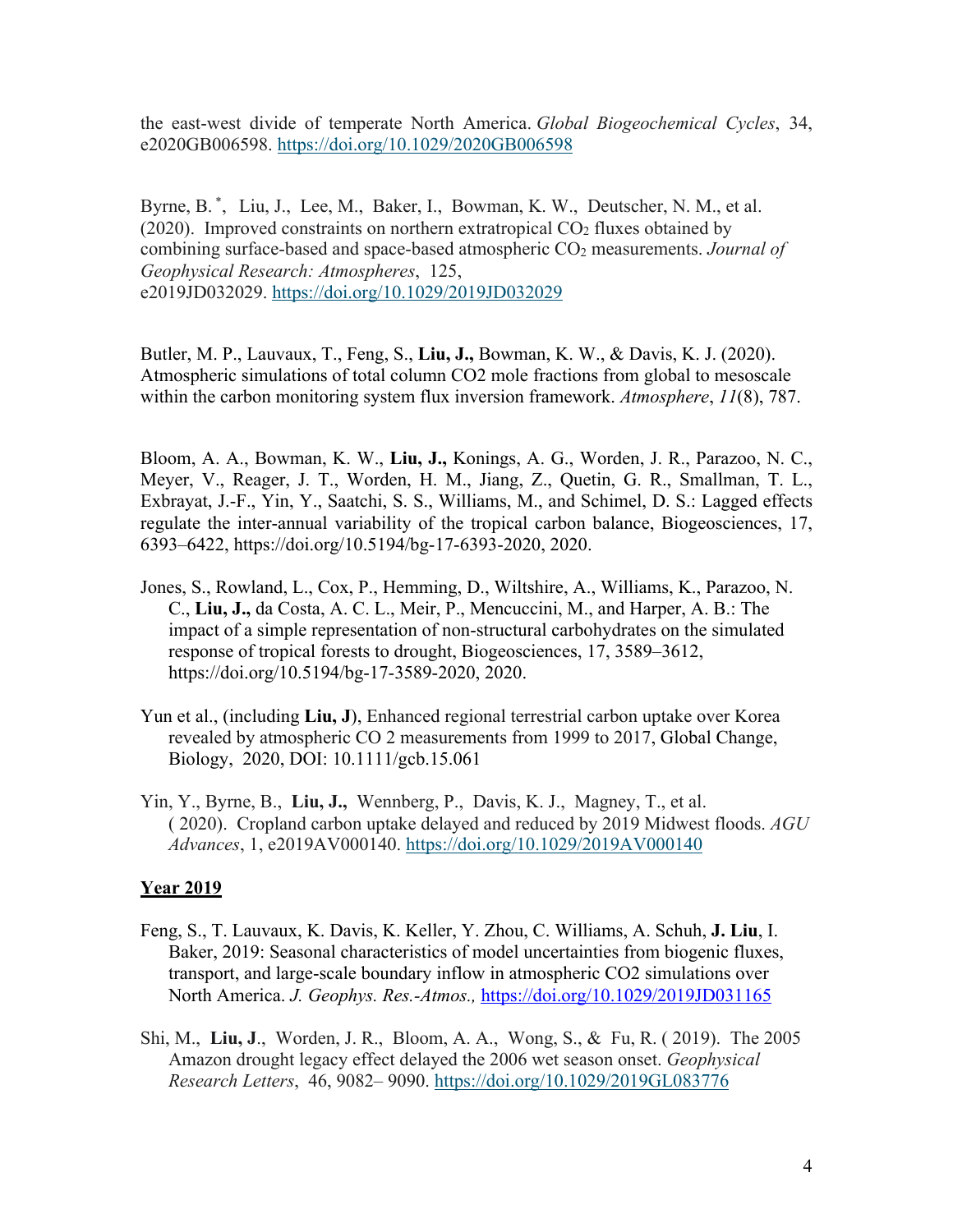- Crowell, S., Baker, D., Schuh, A., Basu, S., Jacobson, A. R., Chevallier, F., **Liu, J.,** Deng, F., Feng, L., McKain, K., Chatterjee, A., Miller, J. B., Stephens, B. B., Eldering, A., Crisp, D., Schimel, D., Nassar, R., O'Dell, C. W., Oda, T., Sweeney, C., Palmer, P. I., and Jones, D. B. A.: The 2015–2016 carbon cycle as seen from OCO-2 and the global in situ network, Atmos. Chem. Phys., 19, 9797–9831, https://doi.org/10.5194/acp-19-9797-2019, 2019.
- Philip, S., Johnson, M. S., Potter, C., Genovesse, V., Baker, D. F., Haynes, K. D., Henze, D. K., **Liu, J.,** and Poulter, B.: Prior biosphere model impact on global terrestrial CO2 fluxes estimated from OCO-2 retrievals, Atmos. Chem. Phys., 19, 13267–13287, https://doi.org/10.5194/acp-19-13267-2019, 2019.
- Konings, A. G., Bloom, A. A., **Liu, J.,** Parazoo, N. C., Schimel, D. S., and Bowman, K. W.: Global satellite-driven estimates of heterotrophic respiration, Biogeosciences, 16, 2269–2284, https://doi.org/10.5194/bg-16-2269-2019, 2019.
- Schuh, A., A. R. Jacobson, S. Basu, B. Weir, D. Baker, K. Bowman, F. Chevallier, S. Crowell, K. Davis, F. Deng, S. Denning, L. Feng, D. Jones, **J. Liu,** and P. Palmer, 2019, Quantifying the impact of atmospheric transport uncertainty on  $CO<sub>2</sub>$  surface flux estimates. *Global Biogeochemical Cycles*, 33, 484– 500.

#### **Prior 2019**

- Basu, S., Baker, D. F., Chevallier, F., Patra, P. K., **Liu, J.,** and Miller, J. B.: The impact of transport model differences on  $CO<sub>2</sub>$  surface flux estimates from OCO-2 retrievals of column average CO2, Atmos. Chem. Phys., 18, 7189–7215, https://doi.org/10.5194/acp-18-7189-2018, 2018.
- Hedelius, J. K., **Liu, J.,** Oda, T., Maksyutov, S., Roehl, C. M., Iraci, L. T., Podolske, J. R., Hillyard, P. W., Liang, J., Gurney, K. R., Wunch, D., and Wennberg, P. O.: Southern California megacity  $CO<sub>2</sub>$ , CH<sub>4</sub>, and CO flux estimates using ground- and space-based remote sensing and a Lagrangian model, *Atmos. Chem. Phys*., 18, 16271- 16291, https://doi.org/10.5194/acp-18-16271-2018, 2018.
- Liu, J., et al., 2018, Detecting drought impact on terrestrial biosphere carbon fluxes over contiguous US with satellite observations, *Environmental Research Letters*, vol 13, 095003.
- **Liu J.,** et al., 2018, Response to Comment on "Contrasting carbon cycle responses of tropical continents to 2015-2016 El Nino", Vol. 362, Issue 6418, eaat1211. DOI: 10.1126/science.aat1211
- Souri, A. H., Choi, Y., Pan, S., Curci, G., Nowlan, C. R., Janz, S. J., M. K. Kowalewski, **J. Liu** et al.(2018). First Top-Down Estimates of Anthropogenic NO<sub>x</sub> Emissions Using High‐Resolution Airborne Remote Sensing Observations. *Journal of Geophysical Research: Atmospheres*, 123. https://doi.org/10.1002/2017JD028009
- Sellers, P. J., D. S. Schimel, B. Moore, **J. Liu**, and A. Eldering, Observing Carbon Cycleclimate feedbacks from space, Proceedings of the National Academy of Sciences Jul 2018, 115 (31) 7860-7868; DOI: 10.1073/pnas.1716613115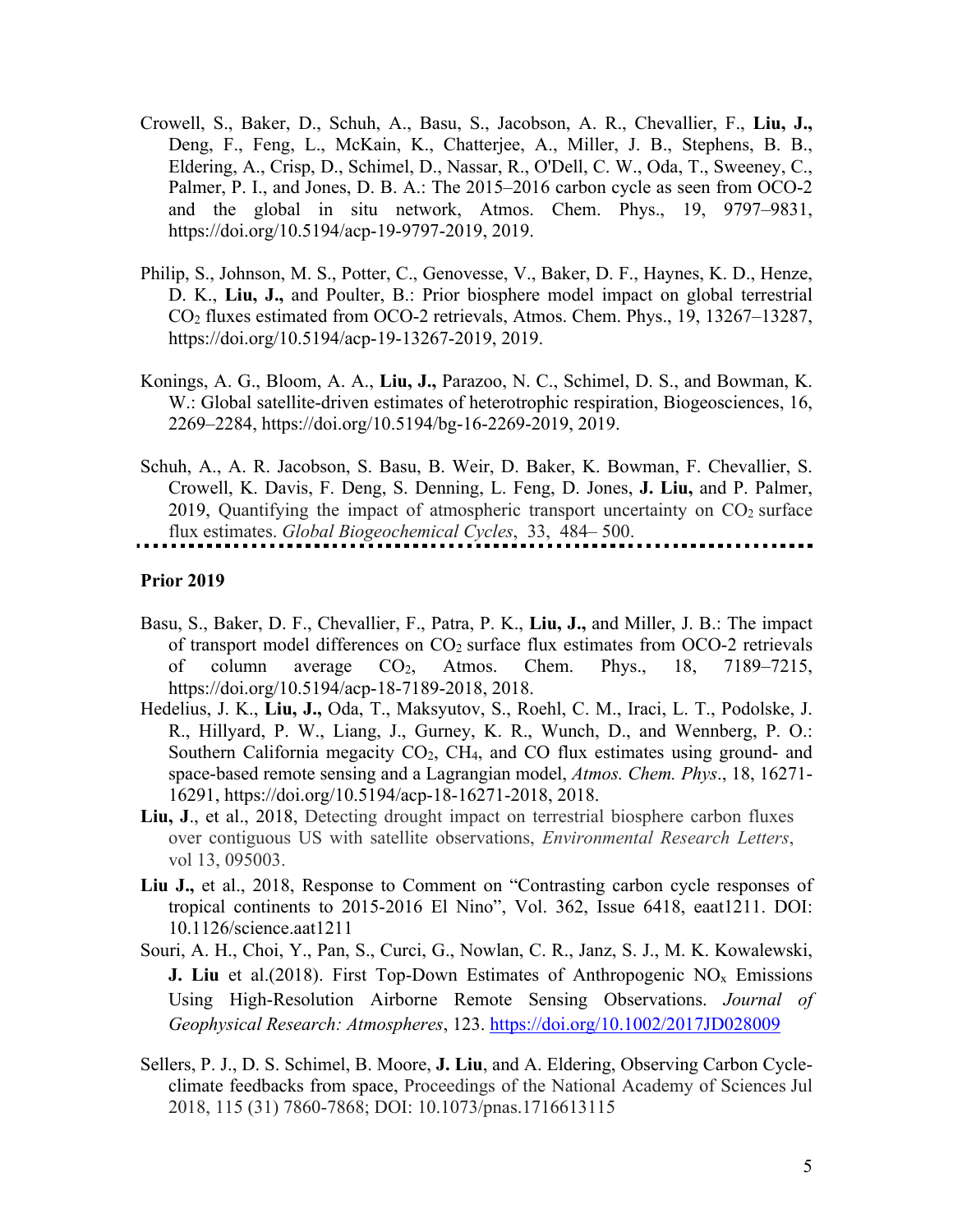- Parazoo NC, Arneth A, Pugh TAM, et al (including **Liu, J.).** 2018, Spring photosynthetic onset and net CO2 uptake in Alaska triggered by landscape thawing. *Glob Change Biol*. 2018;24:3416–3435. https://doi.org/10.1111/gcb.14283 \*\*\*\*\*\*\*\*\*\*\*\*\*
- **Liu, J.** et al 2017 Contrasting carbon cycle responses of the tropical continents to the 2015–2016 El Nino Science **358** eaam5690
- Eldering, A., Wennberg, P. O., Crisp, D., Schimel, D. S., Gunson, M. R., Chatterjee, A.,**J. Liu**, et al.(2017). The Orbiting Carbon Observatory‐2 early science investigations of regional carbon dioxide fluxes. Science, 358, eaam5745.
- Shi, M., **Liu, J.,** Zhao, M., Yu, Y., & Saatchi, S. (2017). Mechanistic processes controlling persistent changes of forest canopy structure after 2005 Amazon drought. *Journal of Geophysical Research: Biogeosciences*, 122, 3378–3390. https://doi.org/10.1002/2017JG003966
- Mueller, K.J., **J. Liu**, W. McCarty, and R. Gelaro, 2017: An Adjoint-Based Forecast Impact from Assimilating MISR Winds into the GEOS-5 Data Assimilation and Forecasting System. *Mon. Wea. Rev.,* **145**, 4937–4947, https://doi.org/10.1175/MWR-D-17-0047.1
- Bowman, K. W**., Liu, J.,** Bloom, A. A., Parazoo, N. C., Lee, M., Jiang, Z., … Wunch, D. (2017). Global and Brazilian carbon response to El Niño Modoki 2011–2010. *Earth and Space Science*, 4, 637–660. https://doi.org/10.1002/2016EA000204
- Byrne, B., D. B. A. Jones, K. Strong, Z.‐C. Zeng, F. Deng, and J. Liu,(2017), Sensitivity of CO2 surface flux constraints to observational coverage, *J. Geophys. Res. Atmos.*, 122, 6672–6694, doi:10.1002/2016JD026164.
- Fischer, M. L., N. Parazoo, K. Brophy, X Cui, S. Jeong, **J. Liu** et al. (2017), Simulating estimation of California fossil fuel and biosphere carbon dioxide exchanges combining in situ tower and satellite column observations, J. Geophys. Res. Atmos., 122, doi:10.1002/2016JD025617.

\*\*\*\*\*\*\*\*\*\*\*\*\*

- Fisher, J.B., Sikka, M., Huntzinger, D.N., Schwalm, C., **Liu, J.,** 2016. 3-hourly temporal downscaling of monthly global terrestrial biosphere model net ecosystem exchange. *Biogeosciences* 13(14): 4271-4277.
- **Liu, J.,** K. W. Bowman, and M. Lee (2016), Comparison between the Local Ensemble Transform Kalman Filter (LETKF) and 4D-Var in atmospheric CO2 flux inversion with the Goddard Earth Observing System-Chem model and the observation impact diagnostics from the LETKF, J. Geophys. Res. Atmos., 121, 13,066–13,087, doi:10.1002/2016JD025100.
- **Liu, J.,** and K. Bowman (2016), A method for independent validation of surface fluxes from atmospheric inversion: Application to CO2, Geophys. Res. Lett., 43, doi:10.1002/2016GL067828.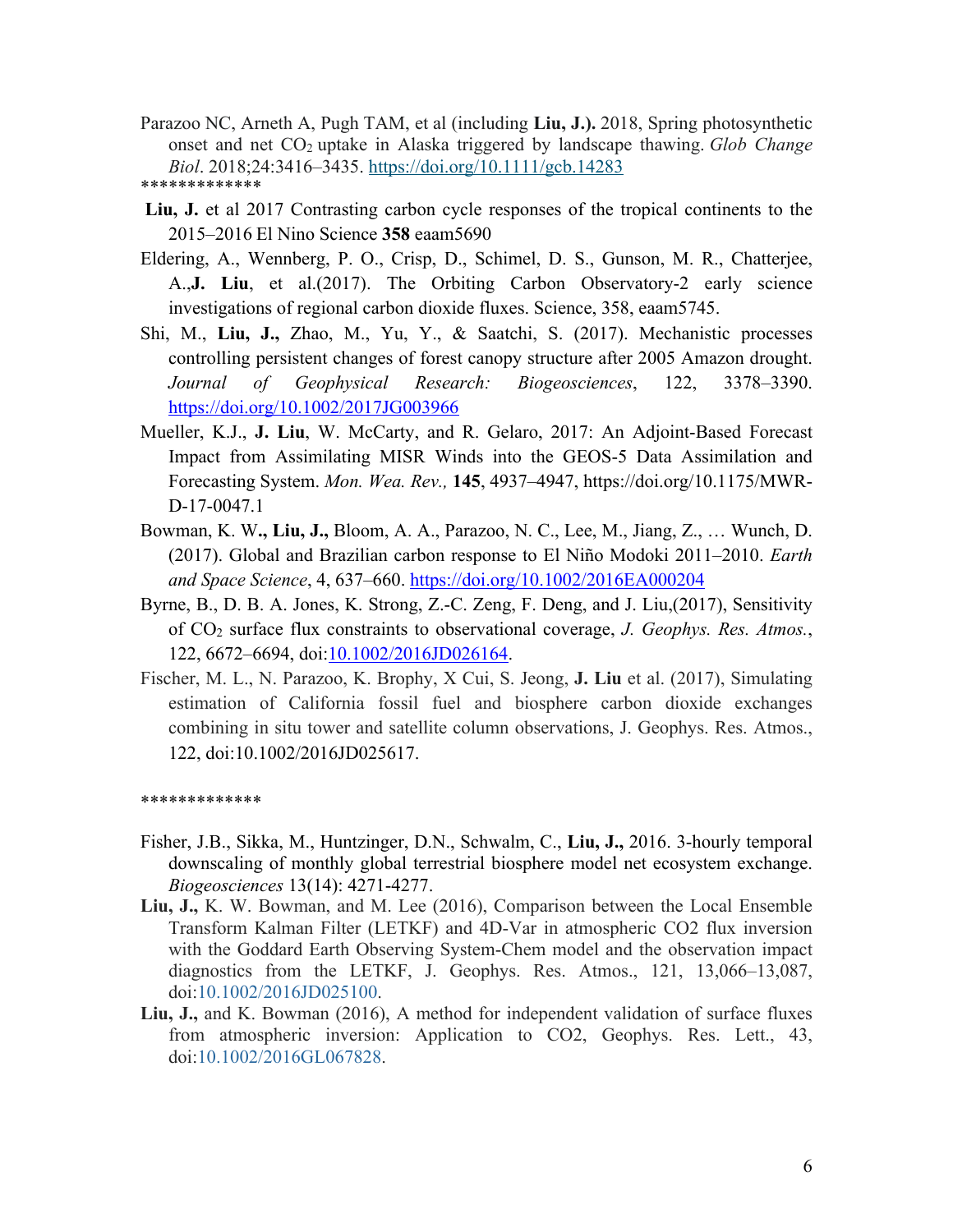Kuai, L., et al. (including **Liu, J**) ( 2015), Estimate of carbonyl sulfide tropical oceanic surface fluxes using Aura Tropospheric Emission Spectrometer observations, *J. Geophys. Res. Atmos.*, 120, 11,012– 11,023, doi:10.1002/2015JD023493.

- **Liu, J.,** K. W. Bowman, and D. K. Henze (2015), Source-receptor relationships of column-average CO2 and implications for the impact of observations on flux inversions. *J. Geophys. Res. Atmos*., 120, 5214–5236. doi: 10.1002/2014JD022914.
- Worden, J. R., Turner, A. J., Bloom, A., Kulawik, S. S., **Liu, J.,** Lee, M., Weidner, R., Bowman, K., Frankenberg, C., Parker, R., and Payne, V. H.: Quantifying lower tropospheric methane concentrations using GOSAT near-IR and TES thermal IR measurements, *Atmos. Meas. Tech.*, 8, 3433-3445, doi:10.5194/amt-8-3433-2015, 2015.
- Bousserez, N., D. K. Henze, A. Perkins, K. W. Bowman, M.Lee, **J.Liu**, D.B.A. Jones, F. Deng (2015), Improved analysis error covariance matrix estimates for variational inverse problems, *Q. J. R. Meteorol. Soc.*, 141: 1906--1921, do:10.1002/qj.2495,
- Miller, S. M., Hayek, M. N., Andrews, A. E., Fung, I., **and Liu, J**.: Biases in atmospheric CO2 estimates from correlated meteorology modeling errors, Atmos. Chem. Phys., 15, 2903-2914, doi:10.5194/acp-15-2903-2015, 2015.
- Ott, L. E., Steven Pawson, George J. Collatz, Watson W. Gregg, Dimitris Menemenlis, Holger Brix, Cecile S. Rousseaux, Kevin W. Bowman, **Junjie Liu,** Annmarie Eldering, Michael R. Gunson, and Stephan R. Kawa, 2015, Assessing the magnitude of CO2 flux uncertainty in atmospheric CO2 records using products from NASA's Carbon Monitoring Flux Pilot Project, *J. Geophys. Res. Atmos.*, 120, doi:10.1002/2014JD022411.
- Kuai, L., J. Worden, S. S. Kulawik, S. A. Montzka, and **J. Liu** (2014): Characterization of aura tropospheric emissions spectrometer carbonyl sulfide retrievals over ocean, *Atmos. Meas. Tech*., 7, 163-172, doi:10.5194/amt-7-163-2014.
- **Liu, J.,** Bowman, K., Lee, M., Henze, D., Bousserez, N., Brix, H., Collatz, G., Menemenlis, D., Ott, L., Pawson, S., Jones, D., Nassar, R.. Carbon monitoring system flux estimation and attribution: impact of ACOS-GOSAT XCO2 sampling on the inference of terrestrial biospheric sources and sinks. Tellus B, North America, 66, may. 2014. 2014. Available at: <http://www.tellusb.net/index.php/tellusb/article/view/22486>

Parazoo, N. C., et al. (including **Liu, J**.) (2013), Interpreting seasonal changes in the carbon balance of southern Amazonia using measurements of  $XCO<sub>2</sub>$  and chlorophyll fluorescence from GOSAT, Geophys. Res. Lett., 40, 2829–2833, doi:10.1002/grl.50452.

- Worden, J., et al. (including **Liu, J**.) (2013), El Niño, the 2006 Indonesian peat fires, and the distribution of atmospheric methane, Geophys. Res. Lett., 40, 4938–4943, doi:10.1002/grl.50937
- **Liu, J.,** I. Fung, E. Kalnay, J.-S. Kang, E. T. Olsen, and L. Chen (2012), Simultaneous assimilation of AIRS Xco2 and meteorological observations in a carbon climate model with an ensemble Kalman filter, *J. Geophys. Res.*, *117*, D05309, doi:10.1029/2011JD016642.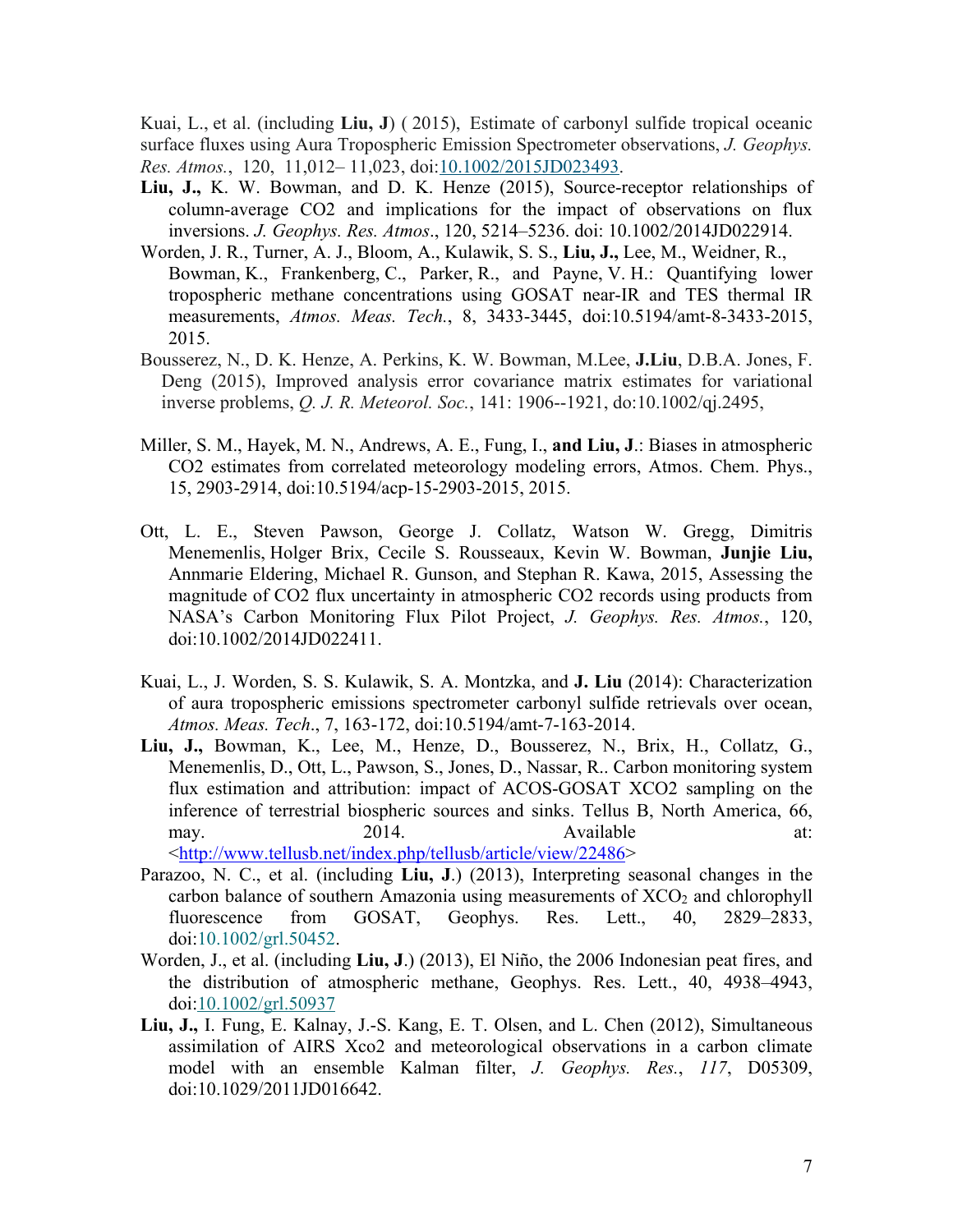- Kalnay, E., Y. Ota, T. Miyoshi, **J. Liu** (2012), A simpler formulation of forecast sensitivity to observations: application to ensemble Kalman filters. Tellus A.
- Kang, J.-S., E. Kalnay, T. Miyoshi, **J. Liu,** and I. Fung (2012), Estimation of surface carbon fluxes with an advanced data assimilation methodology, J. Geophys. Res., 117, D24101, doi:10.1029/2012JD018259.
- **Liu, J.,** I. Fung, E. Kalnay, and J.-S. Kang (2011), CO2 transport uncertainties from the uncertainties in meteorological fields, *Geophys. Res. Lett.*, *38*, L12808, doi:10.1029/2011GL047213.
- Kang, J.-S., E. Kalnay, **J. Liu,** I. Fung, T. Miyoshi, and K. Ide (2011), "Variable localization" in an ensemble Kalman filter: Application to the carbon cycle data assimilation, *J. Geophys. Res.*, *116*, D09110, doi:10.1029/2010JD014673.
- Li, H., **J. Liu,** E. J. Fertig, E. Kalnay, E. Kostelich, and I. Szunyogh (2011), Improved analyses and forecasts with AIRS temperature retrievals using the Local Ensemble Transform Kalman Filter. J. of Tropopical Meteorology. 17, 43-49.
- Li, H., **J. Liu**, and E. Kalnay, 2010: Correction of 'Estimating observation impact without adjoint model in an ensemble Kalman filter'. *Quart. J. Roy. Meteor. Soc.* 136, 1652-1654
- **Liu, J.,** E. Kalnay, T. Miyoshi, and C. Cardinali, 2009: Analysis sensitivity calculation within an ensemble Kalman filter. *Quart. J. Roy. Meteor. Soc.* **135,** 1842-1851
- **Liu, J.,** H. Li, E. Kalnay, E.J. Kostelich, and I. Szunyogh, 2009: Univariate and Multivariate Assimilation of AIRS Humidity Retrievals with the Local Ensemble Transform Kalman Filter. *Mon. Wea. Rev.*, **137**, 3918–3932.
- Fertig, E. J., S.-J. Baek, B. R. Hunt, E. Ott, I. Szunyogh, J. A. Aravequia, E. Kalnay, H. Li, and **J. Liu**, 2009: Observation bias correction with an ensemble Kalman filter. *Tellus A*, **61**, 210-226.
- **Liu, J.** and E. Kalnay, 2008: Estimating observation impact study without adjoint model in an ensemble Kalman filter. *Quart. J. Roy. Meteor. Soc,* **134***,* 1327-1335*.*
- **Liu, J.,** E. J. Fertig, H. Li, I. Szunyogh, B. Hunt, E. Kalnay, E. J. Kostelich, and R. Todling, 2008: Comparison between Local Ensemble Transform Kalman Filter and PSAS in the NASA finite volume GCM: perfect model experiments. *Nonlin. Processes in Geophys.*, 15, 645-659.
- **Liu, J.** and E. Kalnay, 2007: Simple Doppler Wind Lidar (DWL) adaptive observation experiments with 3D-Var and an ensemble Kalman filter in a global primitive equations model. *Geophys. Res. Lett.*, **34**, L19808, doi: 10.1029/2007GL030707.
- **Liu, J.,** Y-H. Ding, and J-H. He, 2003: Analysis of typical Meiyu front structure in 1999.*Acta Meteorological Sinica*. **61**, 291-301.

#### **Current Funding Support**

- NASA OCO Science team, title: Revealing the mystery of African Carbon cycle. PI, 2021-2024
- NASA Carbon Cycle science program, title: Contrasting carbon-climate interactions from interannual to long-term carbon-climate feedbacks across tropical continents. PI, 2021-2024
- NASA CMS program, title: High-Resolution Carbon Monitoring System in East<br>Africa: Unifying Top-Down Atmospheric Inversion and Bottom-Up Next-Generation Vegetation-Soil Models and Observations, **co-I, institutional PI, 2021-2024.**